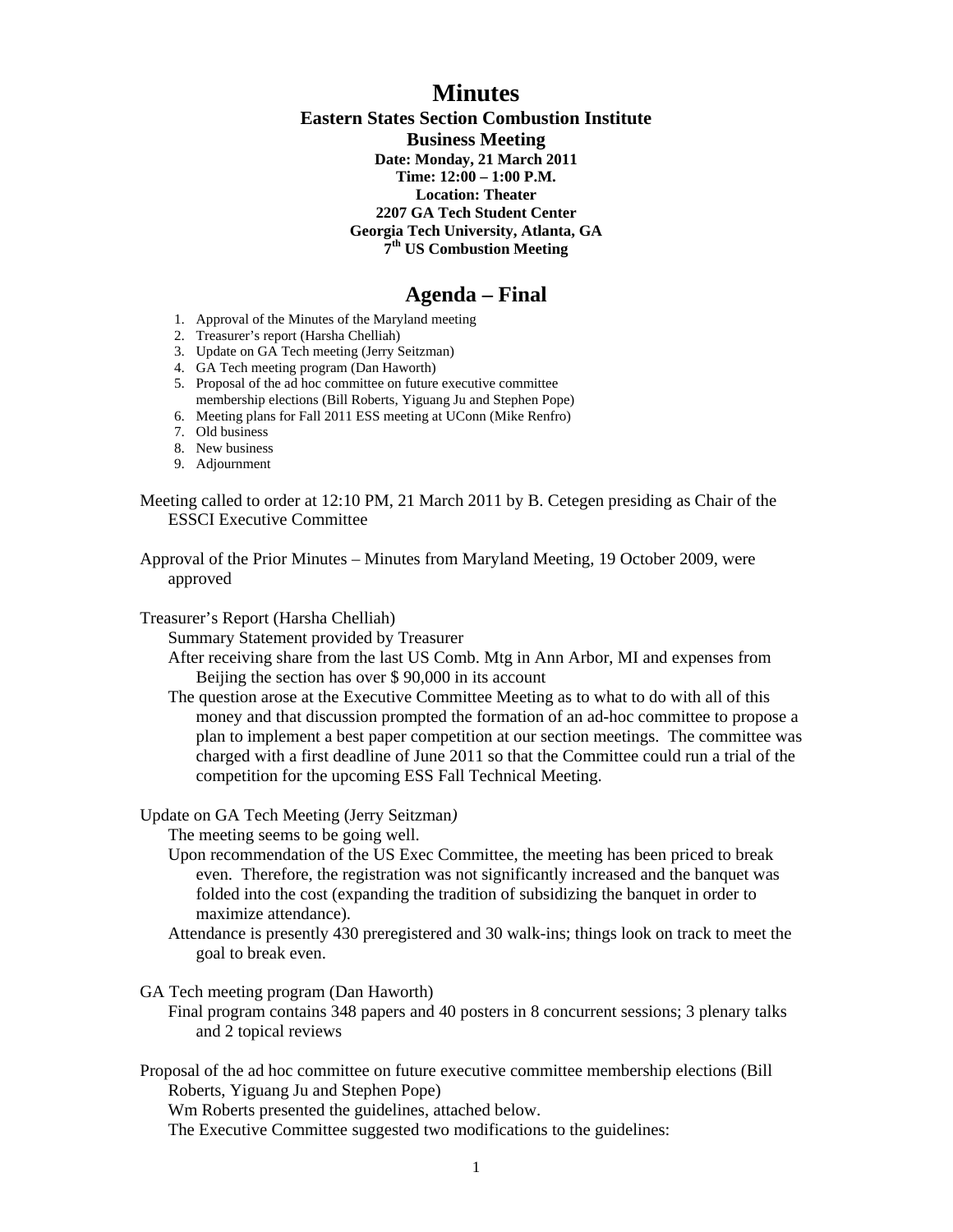- 1: Change guideline 6 to recommend that the Treasurer serve a minimum of 2 terms with a max of 3 terms. Since handling money requires changing signature cards and other fiduciary issues 4 years is perhaps too short a time.
- 2: Change guideline 8 to read that the number of at-large members to be elected be set at the discretion of the Executive Committee

Floor Discussion of electronic elections:

- The consensus of the attendees was to proceed with whatever it takes to change the bylaws to allow electronic elections from the slate of nominees developed by the nominating committee. S Pope agreed to use his existing committee to develop a proposal for the revision of the section by-laws to allow for such elections.
- As it appeared that the electronic election would be approved once the revision to the bylaws were proposed, the issue arose as to what modifications to the guidelines would be necessary to insure continuity on the Executive Committee. As presently written the guidelines suggest two candidates be nominated for each seat on the committee and under this scheme all of the incumbents could be removed. The sense of the members was that perhaps the guidelines should be modified to require two candidates for seats opening up by attrition or normal cycling of at-large members and allow at-large members who are within the 3 term limit and who want to stay on the committee to run unopposed.

Meeting plans for Fall 2011 ESS meeting at UConn (Mike Renfro)

- Meeting will be held 9-12 October 2011 in the same Sunday Evening until noon Wednesday format of recent meetings. The schedule is conducive to attendance as this is the Columbus Day weekend so some people (though not UCONN) will be off and it is just before the foliage peaks.
- The basic plans are in place with a very good deal from the University Conference Services group for managing the meeting. The banquet will be Tuesday evening and will be hosted by Pratt-Whitney at their Engine Museum.

Details will be forthcoming on the ESSCI website.

#### Old Business: None

New Business: A question was asked as to the best mix of U. S. Combustion meetings and Sectional Meetings. Some felt that considering the success of the national meetings there needs to be a discussion as to the value of sectional meetings. Should they be eliminated in deference to yearly national meetings or at least rescheduled. There was mixed response to the question with some presenting the case that the smaller sectional meetings allowed for better interactions, especially for newer members of the community such as new graduate students, in a more relaxed, less hectic format. No proposals were generated; however, there appeared to be sufficiently different views that some forum for this discussion should be found.

Adjourn: The meeting was adjourned at 4:55 pm